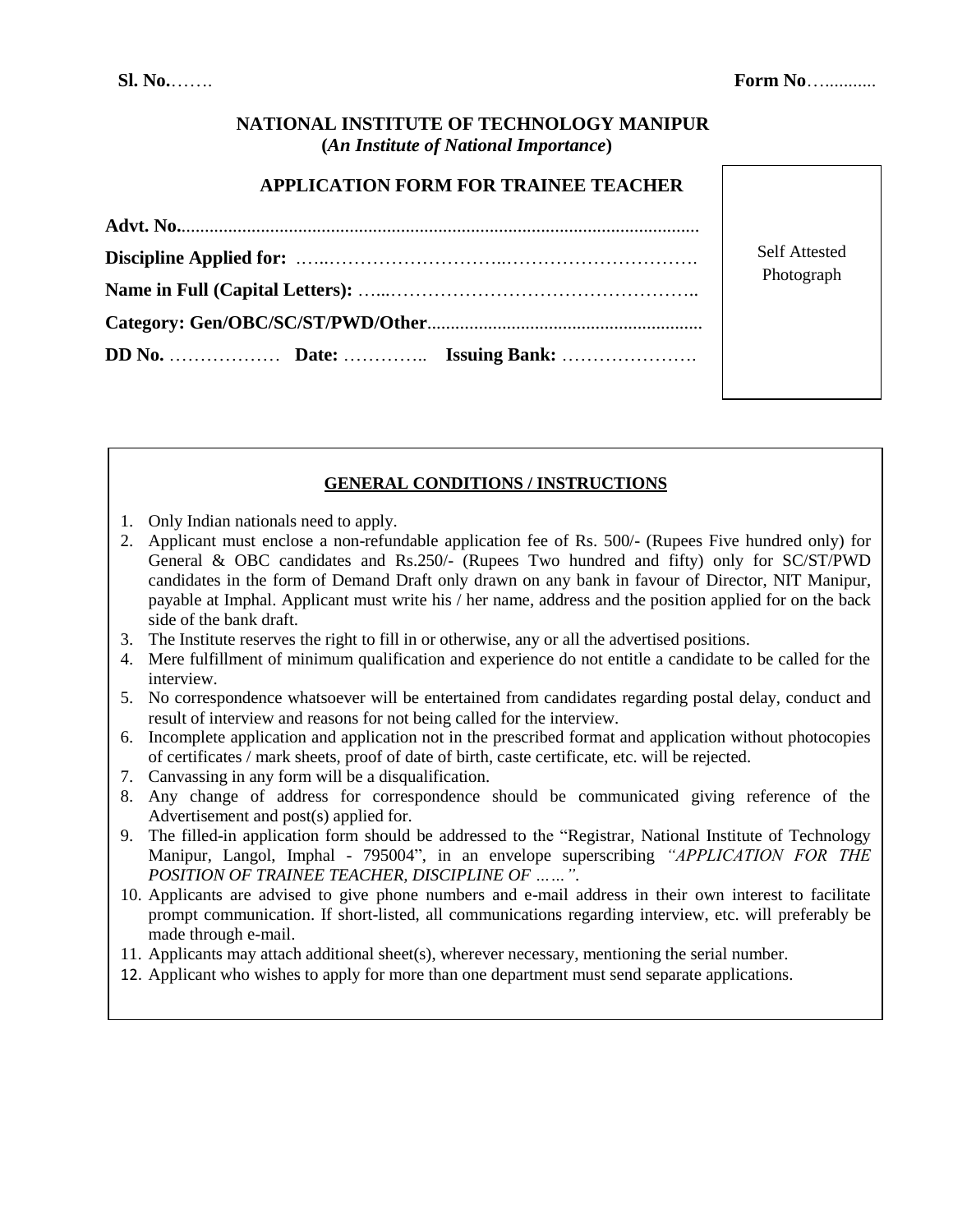|                                               | 4. Marital Status: Married/Single |  |  |  |  |  |
|-----------------------------------------------|-----------------------------------|--|--|--|--|--|
|                                               |                                   |  |  |  |  |  |
|                                               |                                   |  |  |  |  |  |
| 7. Present Postal Address (in block letters): | 8. Telephone No./ E-mail:         |  |  |  |  |  |
|                                               | Landline:                         |  |  |  |  |  |
|                                               |                                   |  |  |  |  |  |
|                                               |                                   |  |  |  |  |  |
| 9. Permanent Address (in block letters):      | 10. Telephone No.                 |  |  |  |  |  |
|                                               |                                   |  |  |  |  |  |
|                                               |                                   |  |  |  |  |  |
|                                               |                                   |  |  |  |  |  |
|                                               |                                   |  |  |  |  |  |
|                                               |                                   |  |  |  |  |  |
|                                               |                                   |  |  |  |  |  |

12. Educational Qualifications:

| Degree/                     | University/Institute/ | Date of    | Percentage  | Discipline/     | <b>Remarks</b> |
|-----------------------------|-----------------------|------------|-------------|-----------------|----------------|
| <b>Certificate</b>          | <b>Board</b>          | Completion | of Marks/   | Specialization/ |                |
| Awarded                     |                       |            | <b>CGPA</b> | <b>Subjects</b> |                |
| BE/B. Tech                  |                       |            |             |                 |                |
|                             |                       |            |             |                 |                |
| Higher                      |                       |            |             |                 |                |
| Secondary                   |                       |            |             |                 |                |
| $(10 + 2)$                  |                       |            |             |                 |                |
| High School                 |                       |            |             |                 |                |
| $(10^{\text{th}}$ Standard) |                       |            |             |                 |                |
| Any Other                   |                       |            |             |                 |                |
|                             |                       |            |             |                 |                |

13. JEE/AIEEE: a. Rank (AIR): b. Year:

14. GATE: a. Score: b. Percentile: c. Year: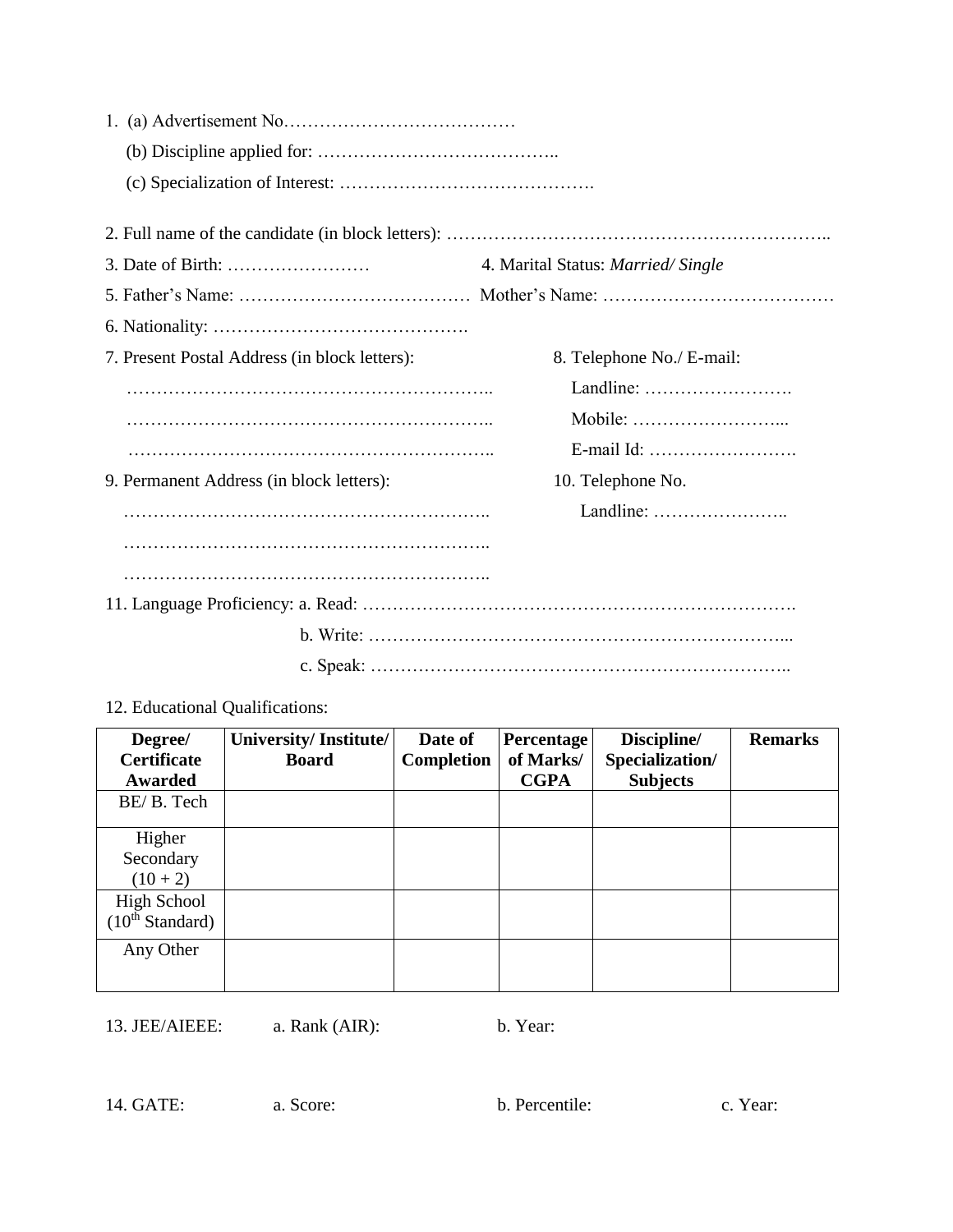- 15. Performance in BE/ B. Tech Program:
	- a. Rank in the Batch\*:
	- b. Percentile in the Batch\*:

\* Implying the Batch of BE/ B. Tech in the concerned discipline of the degree awarding institution (i.e. the Institute, in case of an Institute of National Importance or a Deemed University and the University, in case of Affiliated College). A certificate from the Institution/University authority (as applicable) is to be attached in the format in Annexure-I.

16. Brief Details on Project Work(s) Carried Out (within 100 words each):

#### 17. Awards/ Recognition Received:

| Sl.<br>No. | Name of<br><b>Award/Recognition</b> | <b>Awarding Organization</b> | Date | <b>Remarks</b> |
|------------|-------------------------------------|------------------------------|------|----------------|
|            |                                     |                              |      |                |
|            |                                     |                              |      |                |

18: Future Career Plan (within 200 words):

…….…………………………………………………………………………………………………. …….…………………………………………………………………………………………………. …….………………………………………………………………………………………………….

### 19: Any Other Relevant Information:

…….…………………………………………………………………………………………………. …….…………………………………………………………………………………………………. …….………………………………………………………………………………………………….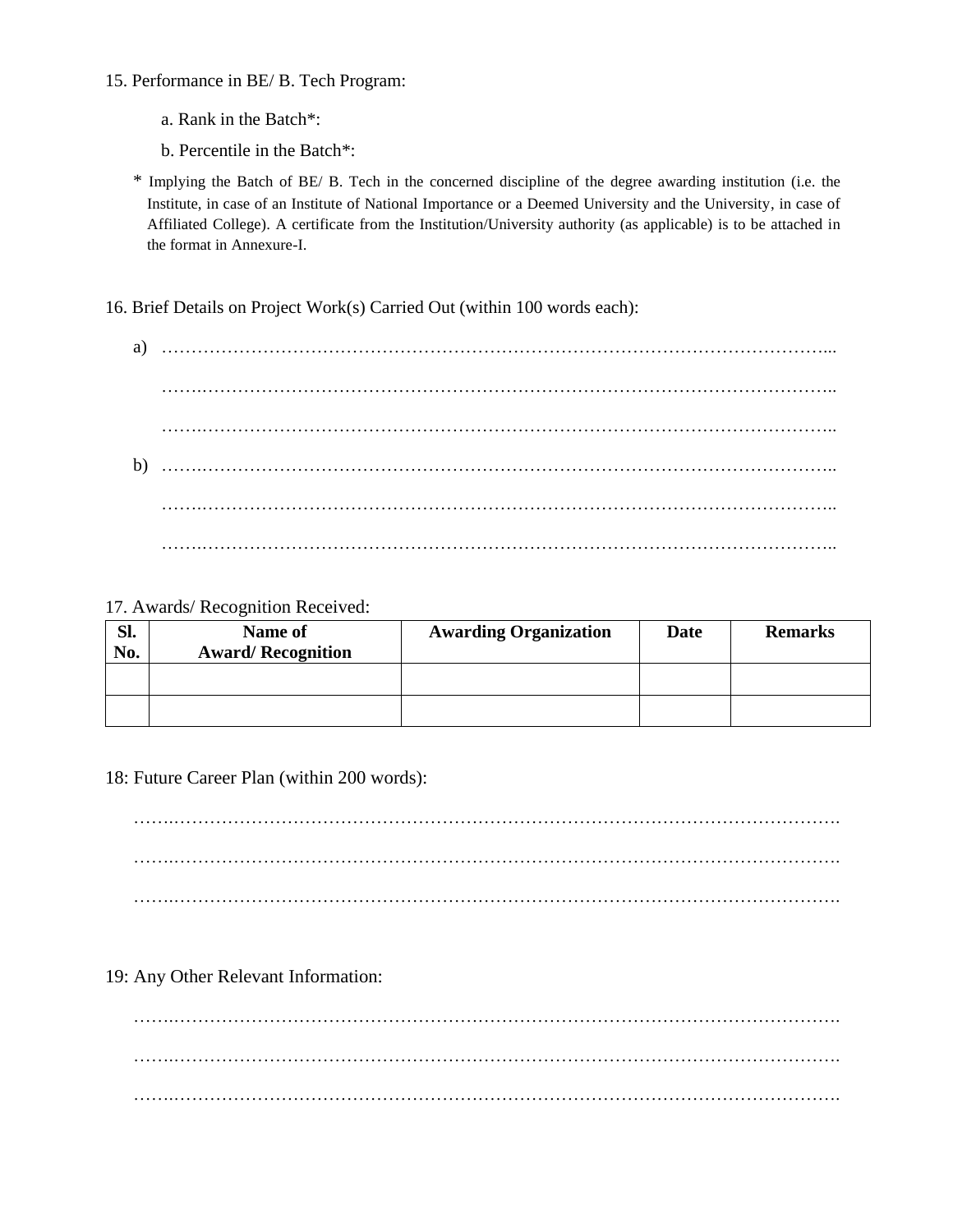### 20. References:

| Sl. | <b>Name and Designation</b> | <b>Address</b> |      |
|-----|-----------------------------|----------------|------|
| No. |                             |                |      |
| .,  |                             | Phone:         | Fax: |
|     |                             | E-mail:        |      |
|     |                             | Phone:         | Fax: |
|     |                             | E-mail:        |      |

A letter of recommendation from each of the two referees, in sealed envelopes, may accompany the application.

## 21. List of Enclosures:

| i.   | v.    |
|------|-------|
| ii.  | vi.   |
| iii. | vii.  |
| iv.  | viii. |

# 22. Declaration:

I hereby certify that the information furnished above are correct and complete to the best of my knowledge and belief.

| $Place$ |  |  |  |  |  |  |  |  |
|---------|--|--|--|--|--|--|--|--|
| Date    |  |  |  |  |  |  |  |  |

(Signature of the Candidate)